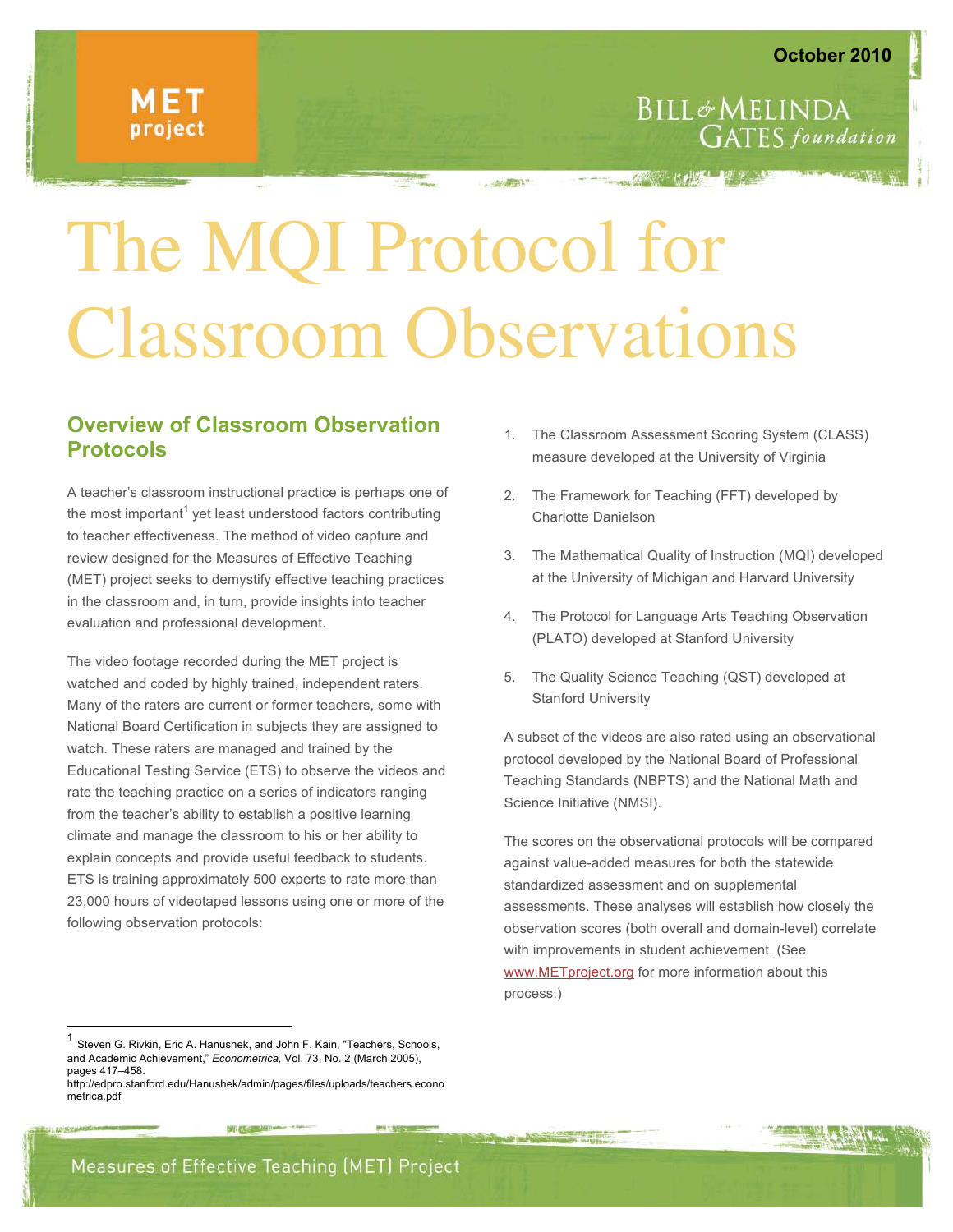# **About the MQI Method for Evaluating Classroom Observation**

The Mathematical Quality of Instruction (MQI) observational instrument was developed by Heather Hill in collaboration with research colleagues at the University of Michigan and Harvard University. The instrument is designed to reliably measure the mathematical work that occurs in classrooms, on the theory that that work is distinct from classroom climate, pedagogical style, or the deployment of generic instructional strategies. The MQI instrument is based on a theory of instruction that focuses on resources and their use (Cohen, Raudenbush & Ball, 2003), existing literature on effective instruction in mathematics (e.g., Borko, Eisenhart et al., 1992; Ma, 1999; Stigler & Hiebert, 1999; Thompson & Thompson, 1994) and on an analysis of nearly 250 videotapes of diverse teachers and teaching. The last analysis allowed MQI authors to tailor the instrument to the variety of mathematics instruction present in the U.S. today.

During the MQI instrument development and pilot process (2003-2010), researchers determined there was a significant relationship between teachers' MQI scores and their mathematical knowledge for teaching as well as between MQI scores and student outcomes, finding both to be significant and substantially large (Hill et al., 2008; Hill, Kapitula & Umland, 2010). The MQI protocol has also been subject to several studies that examine the best conditions for arriving at accurate and generalizable scores for specific teachers.

The MQI instrument provides separate scores for different elements of effective mathematics teaching that help define the relationships among the teacher, students, and content. For instance, teachers' interactions with students, students' participation in the mathematical work of the lesson, and the extent of meaning imbued to mathematical ideas and procedures are scored separately. Separately scoring each dimension makes the MQI unique among instruments that measure the effectiveness of mathematics instruction by providing a holistic and balanced view of the numerous elements that, taken together, comprise effective mathematics instruction.

## **MQI Elements**

· 血細胞。

The MQI instrument measures the mathematical quality of instruction by assessing the relationship among the teacher, the student, and mathematical content using five elements: richness of the mathematics; errors and imprecision; working with students and mathematics; student participation in meaning-making and reasoning; and connections between classroom work and mathematics. Each element is used to help assess one of three relationships: teacher-content, teacher-student, or student-content.

THE CHIEF IV TO

#### **Teacher-Content Relationship:**

*Richness of the Mathematics:* Richness includes two pieces: attention to the meaning of mathematical facts and procedures, and engagement with mathematical practices and language.

**Meaning-making** includes explanations of mathematical ideas and drawing connections among different mathematical ideas (e.g., fractions and ratios) or different representations of the same idea (e.g., number line, counters, and number sentence).

**Mathematical practices** are represented by multiple solution methods, where more credit is given for comparisons of solution methods for ease or efficiency; by developing mathematical generalizations from examples; and by the fluent and precise use of mathematical language.

*Errors and Imprecision:* Captures whether the teacher makes **major errors** that indicate gaps in his or her mathematical knowledge, whether the teacher **distorts content** through unclear articulation of concepts, and whether there is a **lack of clarity** in the presentation of content or the launch of tasks.

#### **Teacher-Student Relationship:**

*Working with Students and Mathematics:* Captures whether the teacher accurately interprets and **responds to students' mathematical ideas** and whether the teacher **corrects student errors** thoroughly, with attention to the specific misunderstandings that led to the errors.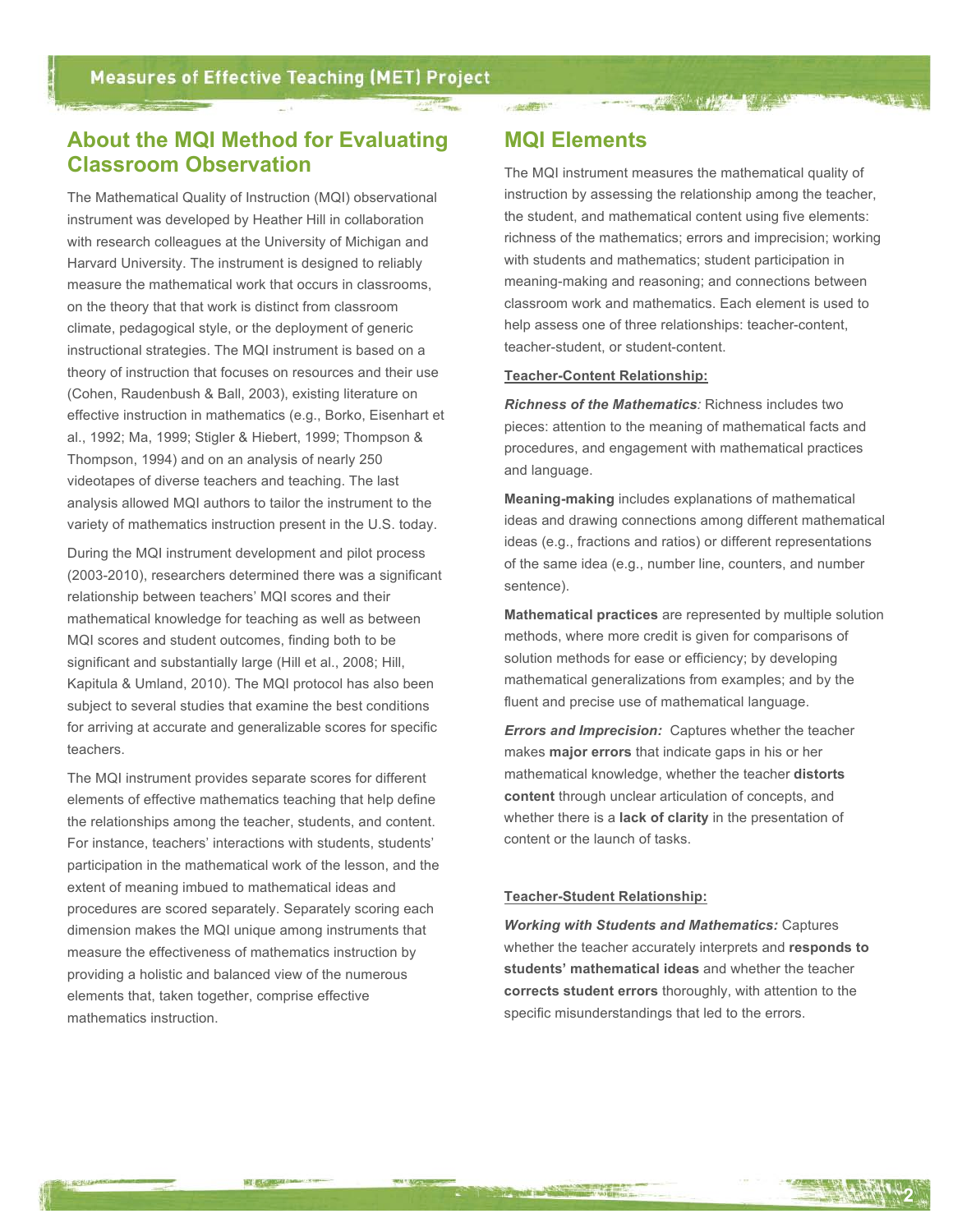#### **Student-Content Relationship:**

*Student Participation in Meaning-Making and Reasoning:* Captures the ways in which students engage with mathematical content, specifically:

Whether **students ask questions and reason about mathematics**; whether students provide **mathematical explanations** on their own or in response to the teacher's questions; and the **cognitive requirements** of a specific task, such as whether students are asked to find patterns, draw connections or explain and justify their conclusions.

*Connections Between Classroom Work and Mathematics:* Captures **whether classroom work has a mathematical point**, or whether the bulk of instructional time is spent on activities that do not develop mathematical ideas, such as cutting and pasting, or on non-productive uses of time, such as transitions or discipline.

## **Observation Process**

The MQI protocol is designed primarily for use assessing videotaped instruction. Each videotaped lesson is divided into roughly equal-length five- to seven-and-a-half-minute segments for scoring. Raters assign each segment a score for each of the five MQI elements, and also assign the whole lesson an overall MQI score. Two raters working independently of one another score each lesson, and scores are averaged across lessons to comprise a teacher score.

Studies of the MQI suggest scoring three of a teacher's lessons will yield an accurate and generalizable score.

## **For More Information**

For more information on the MQI protocol, its history, or its developers, contact Nina Cohodes at nina\_cohodes@gse.harvard.edu or 617-496-4815.

# **About the MET Project**

A teacher has more impact on student learning than any other factor controlled by school systems, including class size, school size and the quality of after-school programs—or

國國

even which school a student is attending  $2$ —but currently, there is no agreement among education stakeholders about how to identify and measure effective teaching. In an effort to improve the quality of information about teaching effectiveness, in the fall of 2009, the Bill & Melinda Gates Foundation launched the two-year MET project to rigorously develop and test multiple measures of teacher effectiveness.

THE REAL PROPERTY OF REAL PROPERTY.

· 血细胞"

As part of the project, partners from more than a dozen reputable academic, non-profit and for-profit organizations are collecting and analyzing data collected during the 2009- 10 and 2010-11 school years from over 3,000 teacher volunteers and their classrooms across Charlotte-Mecklenburg Schools, Dallas Independent School District, Denver Public Schools, Hillsborough County Public Schools, Memphis City Schools and the New York City Department of Education. Teachers and classrooms in Pittsburgh Public Schools are also participating in the project by helping researchers with early-stage development and testing of the effectiveness measures before they are tested in the other MET project districts.

The project's data is collected across five critical research areas:

- 1. Student achievement gains on state standardized assessments and supplemental assessments designed to measure higher-order conceptual thinking
- 2. Classroom observations and teacher reflections
- 3. Teachers' pedagogical content knowledge
- 4. Student perceptions of the classroom instructional environment
- 5. Teachers' perceptions of working conditions and instructional support at their schools

A close analysis of each of these will help establish which teaching practices, skills and knowledge positively impact student learning and represents a real opportunity for teachers to inform the national discussion on education reform.

The MET project seeks to develop an array of measures that will be viewed by teachers, unions, administrators and

**3**

 $<sup>2</sup>$  Steven G. Rivkin, Eric A. Hanushek, and John F. Kain, "Teachers, Schools,</sup> and Academic Achievement," *Econometrica,* Vol. 73, No. 2 (March 2005), pages 417–458.

http://edpro.stanford.edu/Hanushek/admin/pages/files/uploads/teachers.econo metrica.pdf